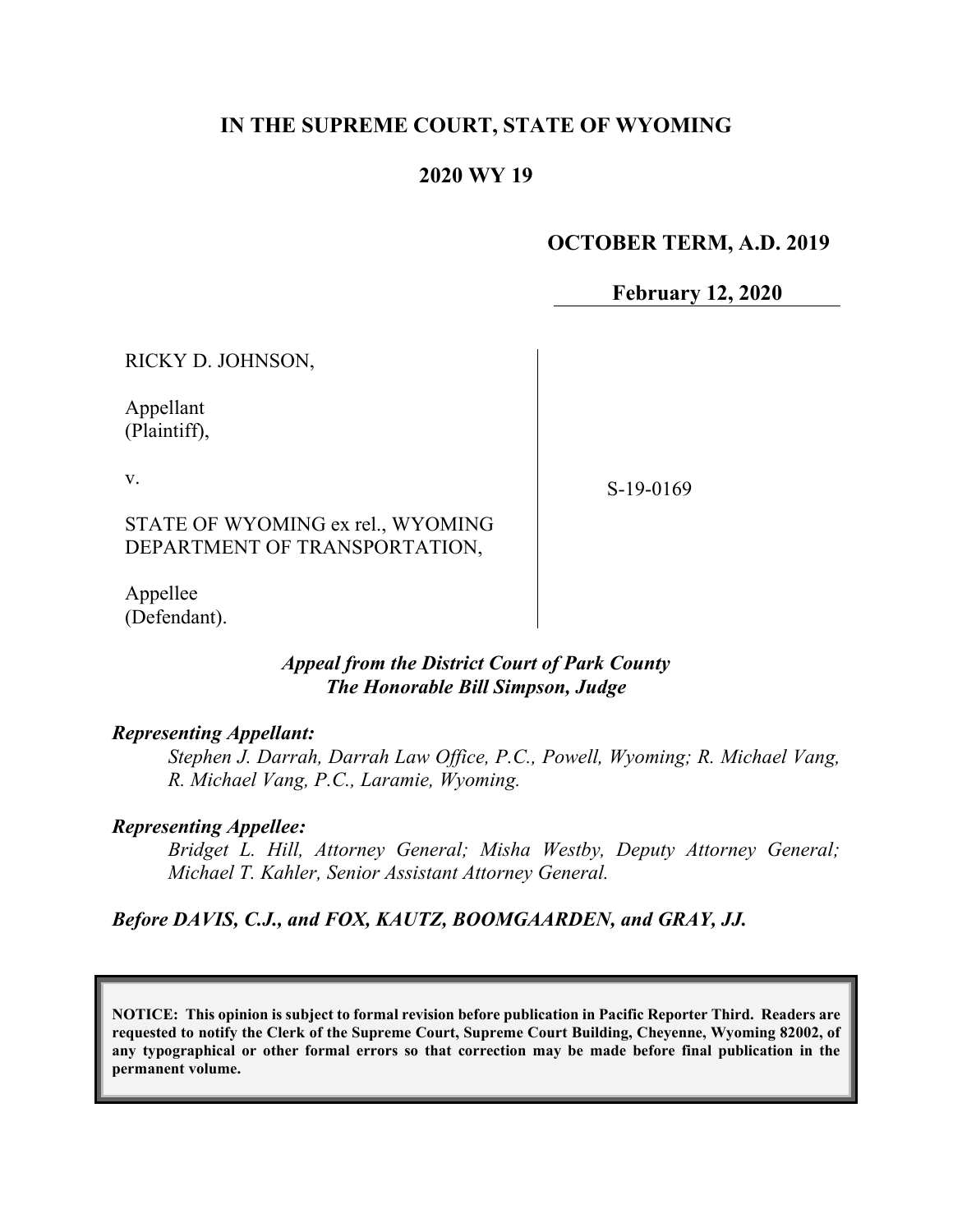### **FOX, Justice.**

[¶1] Ricky D. Johnson argued before the Office of Administrative Hearings (OAH) that a Powell police officer violated his statutory and substantive due process right to an independent blood test after he was arrested for driving while under the influence of alcohol. The OAH determined the facts did not support his claim, and Mr. Johnson appealed the decision to the district court. While that appeal was pending, Mr. Johnson filed a declaratory judgment action in the same court arguing that the OAH, and therefore the district court on appeal, did not have jurisdiction to decide his claim. The district court dismissed Mr. Johnson's declaratory judgment action. Mr. Johnson appeals that dismissal, and we affirm.

### *ISSUES*

[¶2] We restate the issues as follows:

- 1. Did the OAH have jurisdiction over Mr. Johnson's administrative proceeding?
- 2. Did the district court abuse its discretion when it found Mr. Johnson's declaratory judgment action did not serve a useful purpose and dismissed it?

#### *FACTS*

[¶3] On May 26, 2018, Officer Hite of the Powell Police Department arrested Mr. Johnson for driving while under the influence. Mr. Johnson consented to the breathalyzer test on the condition that he receive an independent blood test. Officer Hite transported Mr. Johnson to the Powell Valley Health Care Emergency Room. Here, the parties' versions of events diverge. Mr. Johnson argues Officer Hite prevented him from receiving the requested blood test at the hospital. Relying on Officer Hite's report, the Wyoming Department of Transportation (the Department) argues that once at the hospital, Mr. Johnson requested a blood test to take home and the hospital staff informed him there were no blood tests available to take home with him. Mr. Johnson explained that he thought the police needed a blood test, but when a sergeant present told him the police did not need a blood kit for their evidence, he decided he did not want the blood test.

[¶4] The officer performed a chemical breath test in accordance with the Department regulations, which reflected a BAC over .08. As a result, Mr. Johnson was issued a Suspension Order for his driver's license. He timely requested a contested case hearing in front of the OAH. During the contested case hearing, Mr. Johnson raised three issues, only one of which is relevant here: whether Officer Hite denied Mr. Johnson the ability to obtain a blood test at his own expense as permitted by Wyo. Stat. Ann.  $\S 31-6-102(a)(ii)(C)$ . The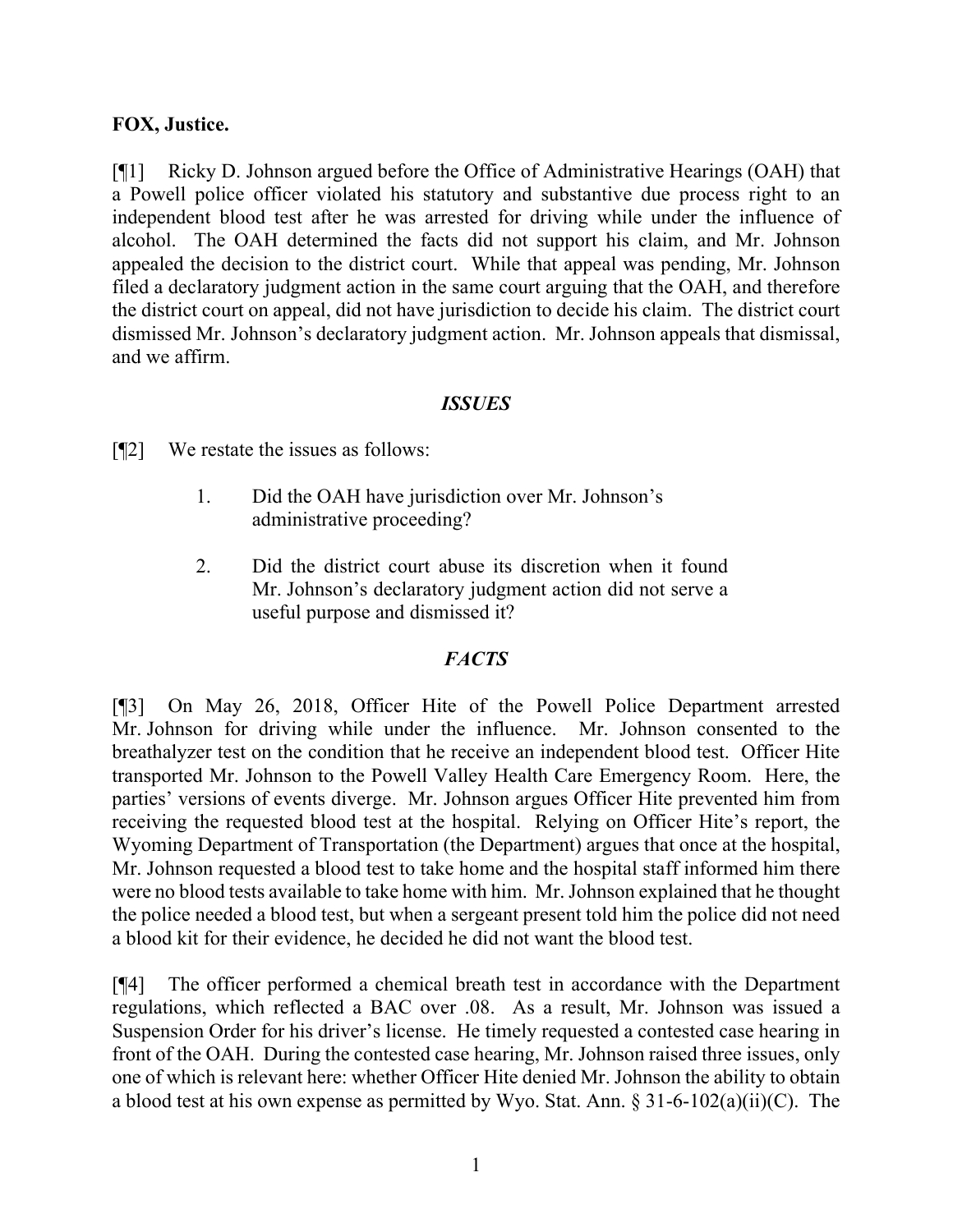OAH determined it had jurisdiction to decide all of Mr. Johnson's issues. At the contested case hearing, the hearing officer heard evidence from Mr. Johnson that Officer Hite denied him the right to an independent blood test. The hearing officer, however, gave greater weight to the version of events described in Officer Hite's police report and found that Officer Hite did not deprive Mr. Johnson of his right to an independent blood test. Accordingly, the OAH determined that the Department proved all the elements to uphold the suspension under Wyo. Stat. Ann. § 31-6-102(e). Mr. Johnson appealed the administrative decision to the district court.

[¶5] He also filed a separate declaratory judgment action in the same district court asking that the court declare that "law enforcement violated [Mr. Johnson]'s statutory and substantive due process rights to independent testing." The Department filed a Motion to Dismiss the declaratory judgment action pursuant to Wyoming Rules of Civil Procedure  $12(b)(1)$  and  $12(b)(6)$ , and the district court granted the motion to dismiss. Mr. Johnson timely appealed. $<sup>1</sup>$  $<sup>1</sup>$  $<sup>1</sup>$ </sup>

# *DISCUSSION*

[¶6] The district court applied the test set forth in *Heilig v. Wyoming Game and Fish Comm'n*, 2003 WY 27, 64 P.3d 734 (Wyo. 2003), to determine Mr. Johnson's declaratory judgment action served no useful purpose and should therefore be dismissed. It concluded that the issue in the declaratory judgment action is the same or substantially similar to the issue in the administrative appeal and that allowing the declaratory judgment action to proceed would collaterally estop the administrative appeal and give Mr. Johnson two bites at the apple. *Id.* at ¶ 10, 64 P.3d at 738. Mr. Johnson argues that *Heilig* is inapplicable because the OAH did not have jurisdiction to decide his statutory and substantive due process claim. If the OAH lacked jurisdiction, he contends, dismissal under *Heilig* is improper because the declaratory judgment action is the only remedy available to him. We therefore first examine the OAH's jurisdiction.

## *I. The OAH had jurisdiction over Mr. Johnson's administrative proceeding*

[¶7] As Mr. Johnson correctly asserts, the OAH review of driver's license suspensions is "statutorily prescribed and limited." *Regan v. State, ex rel., Wyoming Dep't of Transp.*, 2012 WY 161, ¶ 21, 292 P.3d 849, 854 (Wyo. 2012). The scope of a hearing for purposes of determining a driver's license suspension is governed by Wyo. Stat. Ann. § 31-6-103(b) (LexisNexis 2019) which limits the OAH's review to:

> [1] whether a peace officer had probable cause to believe the arrested person had been driving or was in actual physical control of a motor vehicle upon a public street or highway in

<span id="page-2-0"></span> $<sup>1</sup>$  The appeal of the administrative decision is stayed pending the results of this appeal.</sup>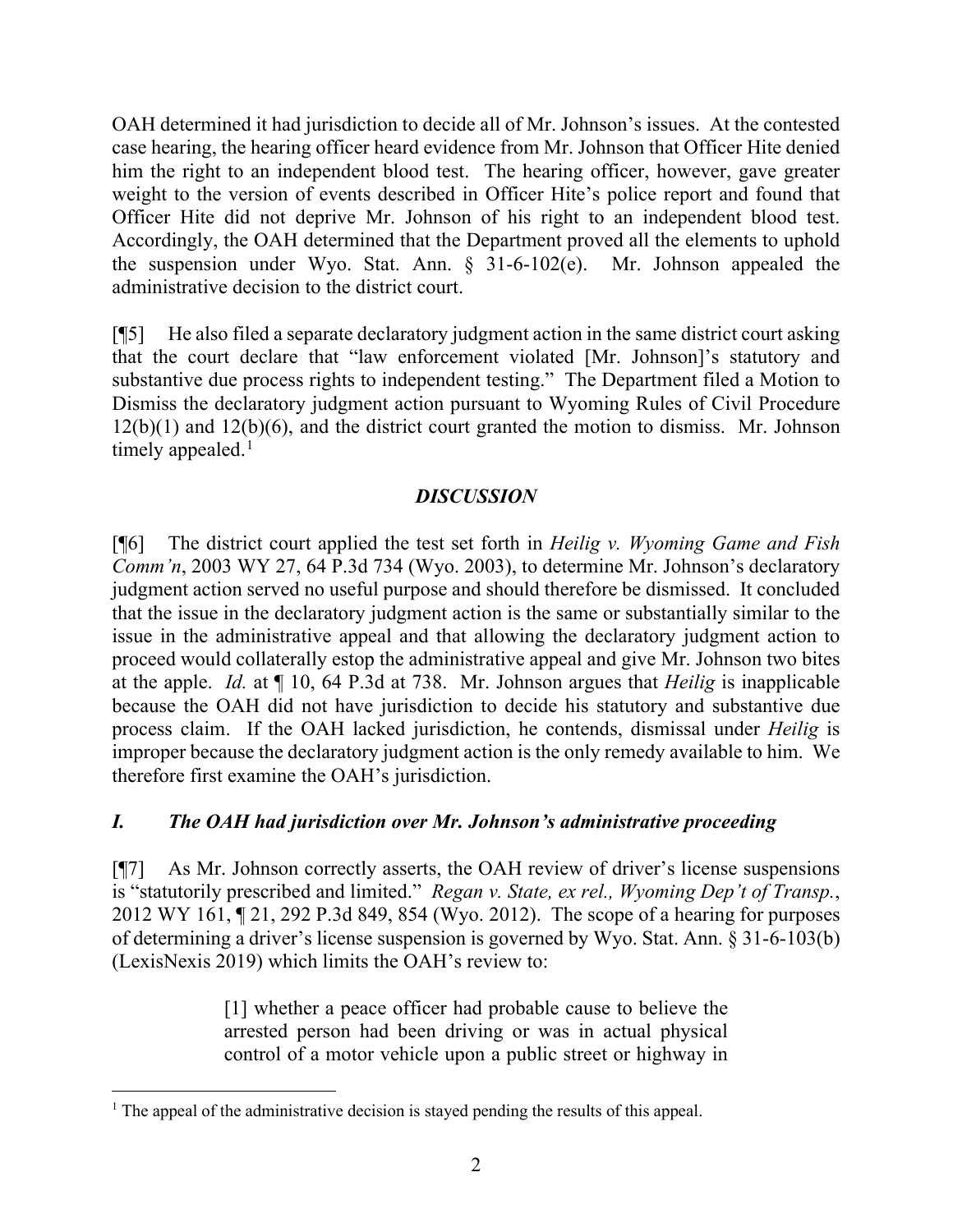this state in violation of W.S. 31-5-233(b) or any other law prohibiting driving under the influence as defined by W.S. 31-  $5-233(a)(v)$ , [2] whether the person was placed under arrest, or if a test was administered, [3] whether the test results indicated that the person had an alcohol concentration of eight onehundredths of one percent (0.08%) or more, and [4] whether, except for the persons described in this act who are incapable of cooperating with the administration of the test, he had been given the advisements required by W.S. 31-6-102(a)(ii).

[¶8] Mr. Johnson argues that his right to an independent blood test does not fall within one of the limited issues the OAH is statutorily authorized to decide. Rather, he believes his issue is comparable to the one we addressed in *Escarcega v. State, ex rel., Wyoming Dep't of Transp.*, 2007 WY 38, 153 P.3d 264 (Wyo. 2007). There, Mr. Escarcega was arrested for DWUI while driving his personal vehicle. *Id*. at ¶ 4, 153 P.3d at 266. Mr. Escarcega refused additional chemical testing, even after the officer read the implied consent statute and informed him that refusing to submit to the testing would result in the loss of his privilege to operate a motor vehicle. *Id*. The Department suspended his license for six months and disqualified his Commercial Driver's License (CDL) for one year. *Id.*  at ¶ 5, 153 P.3d at 267. Mr. Escarcega requested a contested case hearing arguing that the officer did not warn him that his CDL would be affected. *Id*. The OAH upheld the suspension and the disqualification. *Id*. Like Mr. Johnson, on appeal, Mr. Escarcega, "[p]erhaps realizing the serious difficulty of arguing non-compliance with the statutory scheme where the warnings given [] fulfilled the statutory requirement to the letter, [] attempt[ed] to raise the issue of due process." *Id*. at ¶ 22, 153 P.3d at 270. We held that neither the district court, nor this Court, has the authority "in an administrative agency appeal to address a petition for review regarding the constitutionality of a statute." *Id*. We held that the proper vehicle for such a complaint is a declaratory judgment action. *Id.* 

[¶9] Our holding in *Escarcega* informed our decisions in two Laramie implied consent municipal ordinance cases. *Regan*, 2012 WY 161, 292 P.3d 849; *Walters v. State, ex rel., Wyoming Dep't of Transp.*, 2013 WY 59, 300 P.3d 879 (Wyo. 2013). In both cases, the appellants raised constitutional challenges to the implied consent advisements because the advisements included the increased penalty of mandatory jail time for refusing a chemical test under the Laramie ordinance. *Regan*, 2012 WY 161, ¶¶ 18-23, 292 P.3d at 853-55; *Walters*, 2013 WY 59, 121, 300 P.3d at 885. The appellants argued that the imposition of mandatory jail time for refusal represented a critical stage in the proceedings and that they were entitled to an attorney. *Regan*, 2012 WY 161, ¶ 18, 292 P.3d at 853; *Walters*, 2013 WY 59, 122, 300 P.3d at 885. The OAH determined it did not have jurisdiction to rule on the constitutionality of the statute and this Court agreed. *Regan*, 2012 WY 161, ¶ 21, 292 P.3d 854 ("The OAH ruled that [appellants] were each given the advisements required by Wyo. Stat. Ann.  $\S 31-6-102(a)(ii)$ , and the appellants do not contest that they were given those advisements. The OAH therefore ruled in accordance with the law and evidence in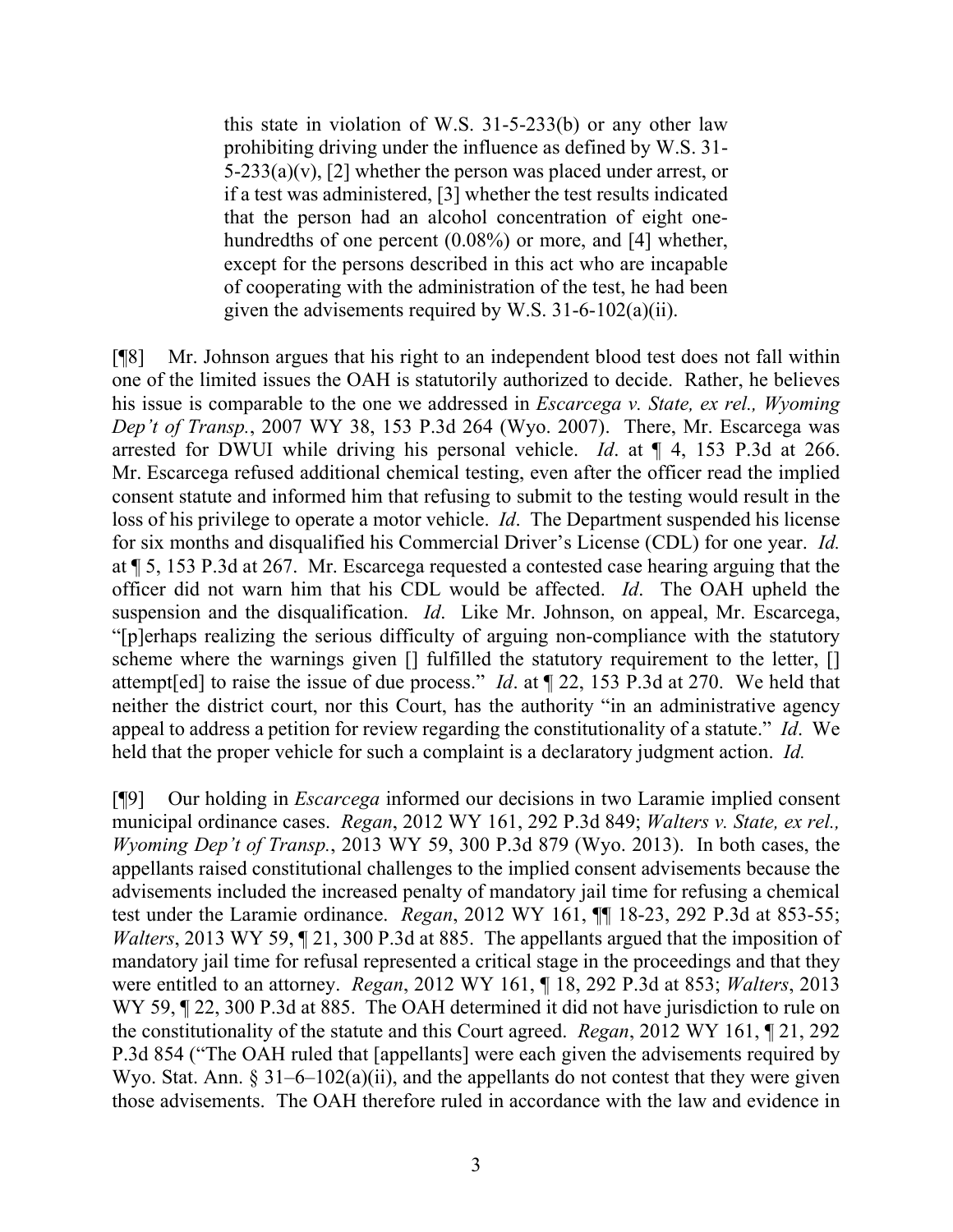finding that the statutorily required implied consent advisements were given."); *Walters*, 2013 WY 59, ¶ 22, 300 P.3d at 885 ("Ms. Walters claims that she 'had the right . . . to an attorney as soon as she was told that her choice of submitting to a chemical test would result in a possible minimum mandatory jail sentence.' . . . [T]his claim was not and could not have been brought before the OAH examiner under § 31-6-103(b).").

[¶10] The law is clear that administrative agencies have no authority to rule on the constitutionality of statutes, which is what the OAH was asked to do in *Escarcega*, *Regan*, and *Walters*. *Escarcega*, 2007 WY 38, ¶ 22, 153 P.3d at 270-71 (citing *Riedel v. Anderson (In re Conflicting Lease Applications)*, 972 P.2d 586 (Wyo. 1999)); *Regan*, 2012 WY 161, ¶¶ 22-23, 292 P.3d at 854-55; *Walters*, 2013 WY 59, ¶ 21, 300 P.3d at 884-85. In contrast, Mr. Johnson does not challenge the constitutionality of the statute. Rather, he challenges the OAH's factual determination that the arresting officer did not interfere with his rights under the statute. $2$ 

[¶11] Mr. Johnson is correct that Wyo. Stat. Ann. § 31-6-103(b) does not expressly authorize the OAH to make a factual determination about whether Officer Hite interfered with his right to an independent blood test. *See* Wyo. Stat. Ann. § 31-6-103(b). However, the determination of that fact issue is within the OAH's implied authority. "[W]e have long held that administrative agencies have certain implied powers necessary to fulfillment of their statutory purposes. Of course, those implied powers are only those derived by necessary implication from express statutory authority granted to the agency." *Voss v. Goodman*, 2009 WY 40, ¶ 11, 203 P.3d 415, 420 (Wyo. 2009), *superseded on other grounds by statute*, Wyo. Stat. Ann. § 24-9-101(e), (h) (2011) *as recognized in Whaley v. Flitner Ltd. P'ship*, 2017 WY 59, ¶ 20, 395 P.3d 653, 660 (Wyo. 2017) (citing *BP Am. Prod. Co. v. Dep't of Revenue*, 2006 WY 27, ¶ 28, 130 P.3d 438, 466-67 (Wyo. 2006)). The OAH's factual determination that Mr. Johnson was not deprived of his right to an independent blood test derives by necessary implication from the express statutory authority to determine "whether the test results indicated that the person had an alcohol concentration of eight one-hundredths of one percent (0.08%) or more." Wyo. Stat. Ann. § 31-6-103(b); *See Romsa v. State, ex rel., Wyoming Dep't of Transp.*, 2012 WY 146, ¶¶ 51-52, 288 P.3d 695, 707 (Wyo. 2012) (finding that the officer performed the breath test in accordance with regulations and upholding Implied Consent Suspension and affirming

<span id="page-4-0"></span><sup>&</sup>lt;sup>2</sup> At times, Mr. Johnson attempts to reframe the issue on appeal as whether Wyo. Stat. Ann.  $\S$  31-6- $102(a)(ii)(C)$  granted him a statutory and due process right to an independent blood test. To the extent Mr. Johnson claims he is entitled to declaratory relief on the question of whether the statute grants him a statutory and due process right, we conclude that his claim is not justiciable. The Department does not dispute that such a right exists. Thus, that question does not present a justiciable controversy. *See Brimmer v. Thomson*, 521 P.2d 574, 578 (Wyo. 1974) ("[T]he proceedings must be genuinely adversary in character and not a mere disputation, but advanced with sufficient militancy to engender a thorough research and analysis of the major issues. Any controversy lacking these elements becomes an exercise in academics and is not properly before the courts for solution."). In reaching this decision, this Court need not, and does not, decide whether the statute grants a due process right to an independent blood test. For purposes of the *Brimmer* test, it is enough that the parties agree one exists.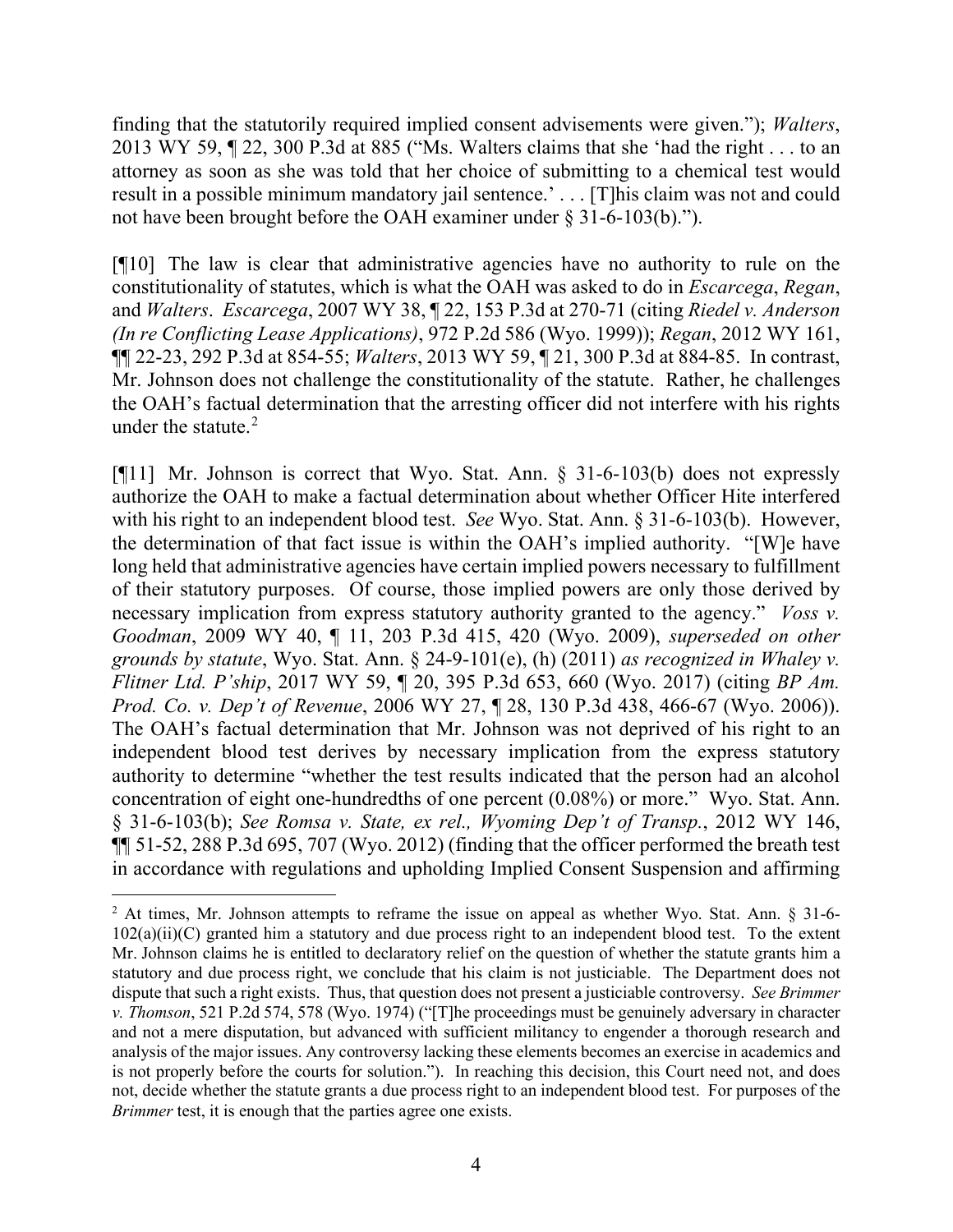the OAH decision); *Colyer v. State, Dep't of Transp.*, 2009 WY 43, ¶ 26, 203 P.3d 1104, 1111 (Wyo. 2009) (upholding the Implied Consent Suspension and affirming the OAH's decision).

[¶12] *Escarcega*, *Regan*, and *Walters* required a separate declaratory judgment action because they challenged the constitutionality of a statute. In contrast, Mr. Johnson does not challenge the constitutionality of a statute but only asserts that the law enforcement officer did not comply with the law. It is within the OAH's authority to make that factual determination.

## *II. The district court did not abuse its discretion in dismissing Mr. Johnson's declaratory judgment action*

[¶13] Having concluded the OAH had jurisdiction to decide the factual question of whether Officer Hite denied Mr. Johnson the opportunity to receive an independent blood test, we turn to the district court's decision to dismiss the declaratory judgment action. The district court reasoned that the same issue is pending in the administrative appeal and found the tandem declaratory judgment action failed the *Heilig* test. *Heilig*, 2003 WY 27, ¶ 8, 64 P.3d at 737. *See also Williams v. State ex rel. Univ. of Wyoming Bd. of Tr.*, 2019 WY 90, ¶¶ 11-29, 448 P.3d 222, 227-33 (Wyo. 2019)*.* We review a district court's decision to dismiss an action due to a pending proceeding under an abuse of discretion standard. *Heilig*, 2003 WY 27, ¶ 8, 64 P.3d at 737. However,

> [t]he trial court's exercise of this discretion is subject to searching appellate review and is not given the same deference as is the trial court's exercise of discretion in other contexts. Independent review is justified because the exercise of the trial court's discretion in granting or denying declaratory relief is not dependent upon factors which are difficult for an appellate tribunal to review.

*Sandoval v. State, ex rel., Wyoming Dep't of Transp.*, 2012 WY 160, ¶ 17, 291 P.3d 290, 295 (Wyo. 2012) (quoting *Heilig*, 2003 WY 27, ¶ 8, 64 P.3d at 738) (quotation marks omitted).

[¶14] "Wyoming has long held that a declaratory judgment action should only be maintained where it would serve a useful purpose." *Heilig*, 2003 WY 27, ¶ 10, 64 P.3d at 738 (citing *Morris v. Farmers Ins. Exchange*, 771 P.2d 1206, 1212 (Wyo. 1989)); *Beatty v. Chicago, B & Q. R. Co.*, 49 Wyo. 22, 52 P.2d 404, 408 (1935); *Holly Sugar Corporation v. Fritzler*, 42 Wyo. 446, 296 P. 206, 210 (1931); *see also Williams*, 2019 WY 90, ¶¶ 11- 29, 448 P.3d at 227-33. We adopted the following test to determine if a declaratory judgment action should be dismissed when a similar proceeding is pending: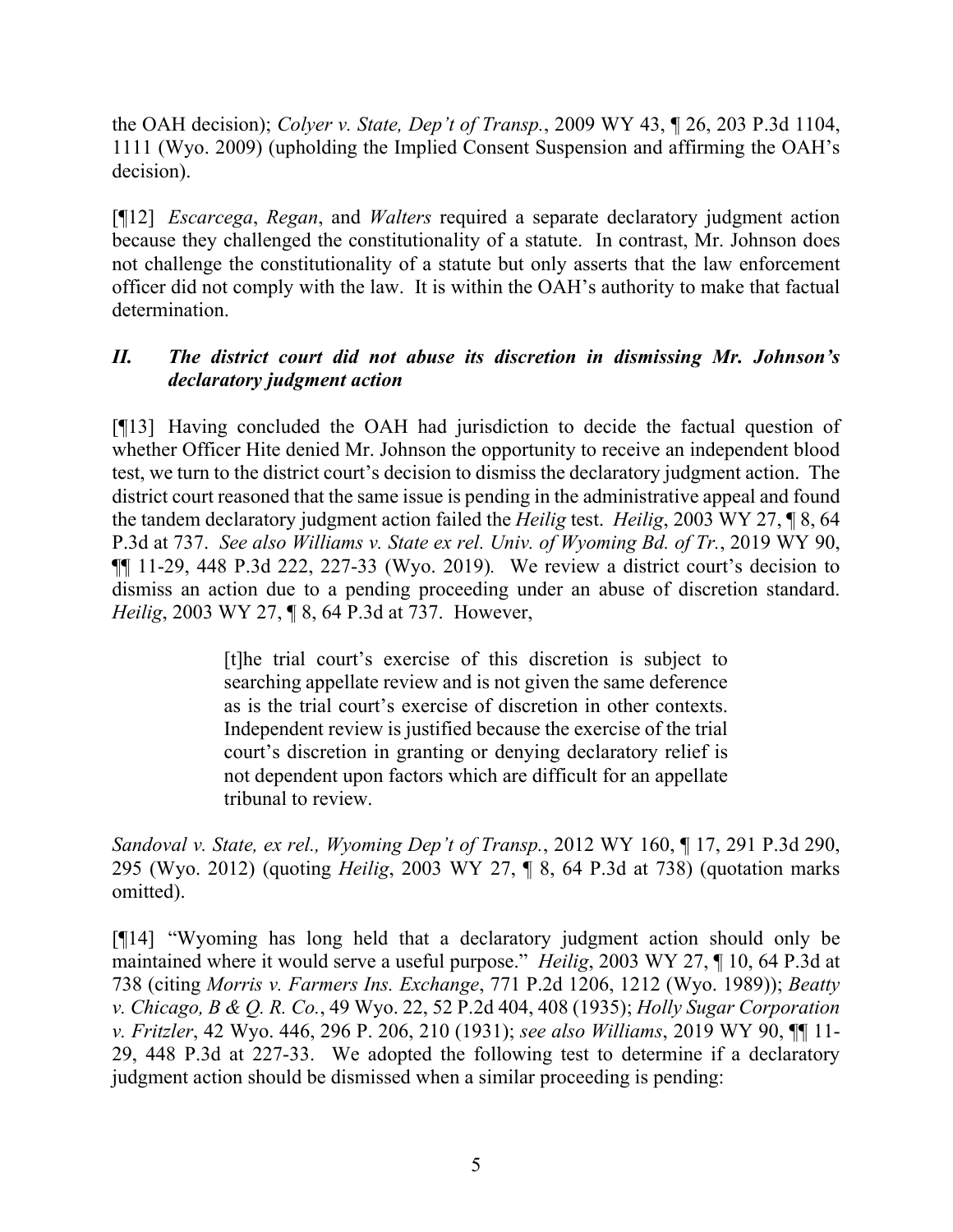1. The declaratory judgment action was intended to be used to force the other party to have a dress rehearsal of an issue to be tried in the main case

2. The holding in the declaratory judgment action might inappropriately collaterally estop the parties to the main action as to certain factual issues

3. Such a proceeding would unduly burden the opposing party and improperly allow control of the litigation to be wrested from the initiator of the original action

4. Such a declaratory judgment would violate the principle of judicial economy

5. Such an action would constitute an unwarranted interference with another court's proceedings.

*Williams*, 2019 WY 90, ¶ 14, 448 P.3d at 228 (citing *Heilig*, 2003 WY 27, ¶ 10, 64 P.3d at 738); *see also Sandoval*, 2012 WY 160, ¶ 18, 291 P.3d at 296; *Morris*, 771 P.2d at 1211.

[¶15] In *Heilig*, the appellant brought a declaratory judgment action challenging certain Wyoming Game and Fish regulations as invalid. 2003 WY 27, ¶ 1, 64 P.3d at 735. At the same time, the State was prosecuting Mr. Heilig for violating the same regulations he sought to challenge. *Id*. The district court dismissed Mr. Heilig's declaratory judgment action and we affirmed the dismissal, though on different grounds. *Id*. We looked at the history of tandem proceedings and the test used to determine whether the declaratory judgment action "serve[d] a useful purpose." *Id*. at ¶ 10, 64 P.3d at 738-39. We found that, while tandem proceedings are seen most frequently in the insurance context, "this court specifically declined to limit the [useful purpose] test 'to intrastate actions between an insured and its insurer.'" *Id*. at ¶ 10, 64 P.3d at 739. We applied the useful purpose test to Mr. Heilig's case and determined that there was no purpose for the declaratory judgment action other than "as a 'dress rehearsal' for the criminal case or to obtain a final judgment from a different forum which would bind the first court." *Id.* at ¶ 11, 64 P.3d at 739.

[¶16] Applying the *Heilig* factors to the instant case, the issue Mr. Johnson presented to the district court in his petition for declaratory judgment is identical to the issue raised in the administrative appeal. We find no other purpose for the declaratory judgment action other than as a dress rehearsal for the administrative appeal. A final judgment in the declaratory judgment action would, arguably, collaterally estop the district court in the administrative appeal. Further, litigating the same issue in two separate proceedings violates the principle of judicial economy. "[D]ismissal of this action is necessary to maintain the integrity of the judicial system, discourage redundant actions, and minimize